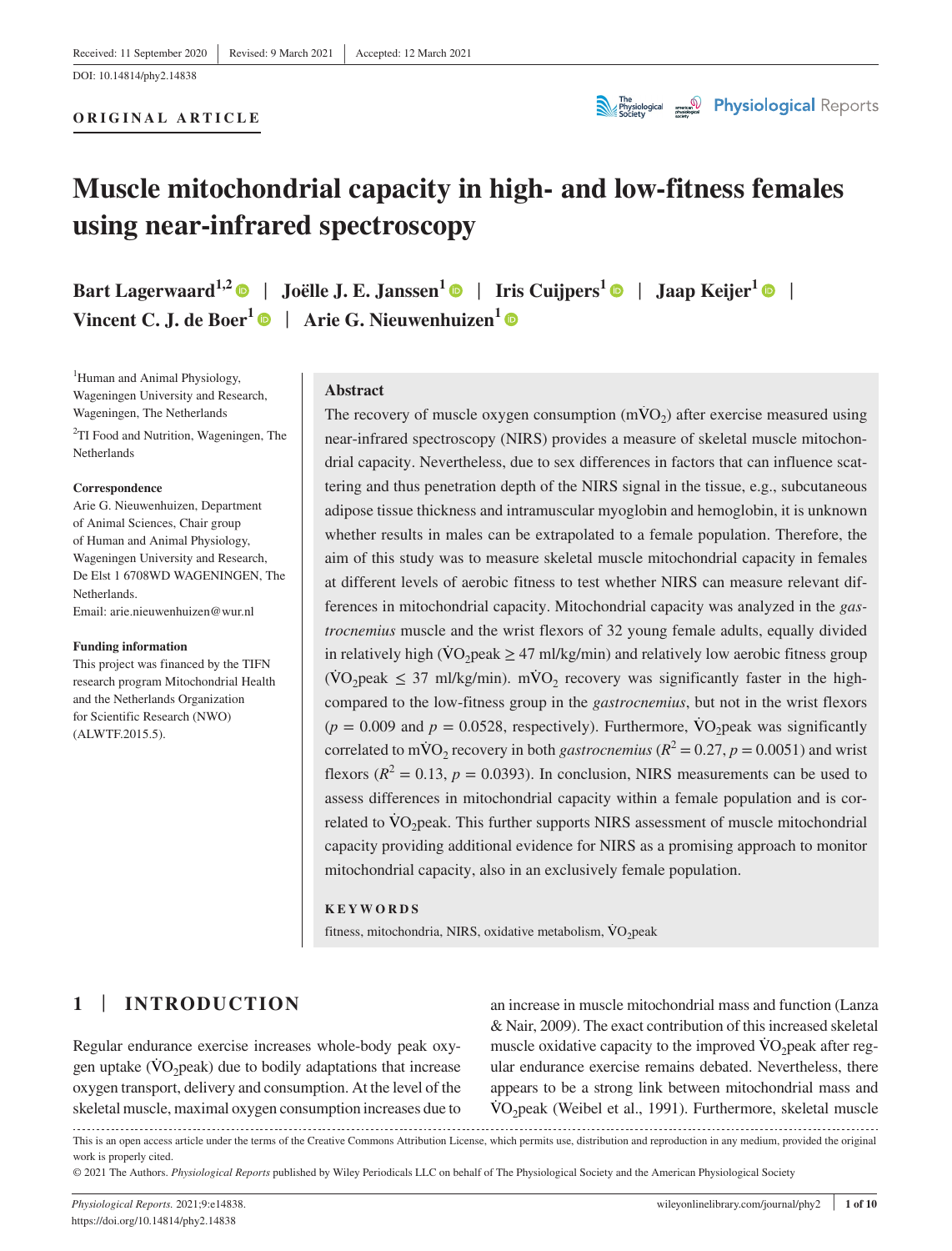oxidative capacity is suggested to be a determining factor in prolonged strenuous exercise performance (Holloszy & Coyle, 1984). Classically, skeletal muscle oxidative or mitochondrial capacity is analyzed ex vivo, by measuring oxygen consumption in permeabilized muscle fibers from muscle biopsies. The invasive nature of this technique, the isolation of the tissue from its physiological environment, as well as the infringement of cell integrity by the permeabilization procedure provides a rationale for non-invasive assessment of muscle mitochondrial capacity in an intact system.

A near-infrared spectroscopy (NIRS)-based technique has been developed to assess skeletal muscle mitochondrial capacity in vivo (Nagasawa et al., 2003). Using multiple, transient vascular occlusions after a short bout of exercise it allows for the measurement of post-exercise recovery of  $m\dot{V}O<sub>2</sub>$ (Motobe et al., 2004). The underlying assumption is that postexercise regeneration of readily available energy carriers, i.e., ATP and phosphocreatine (PCr), is directly linked to aerobic metabolism and, therefore, a higher mitochondrial capacity will be associated with a faster recovery to the pre-exercise state (McMahon & Jenkins, 2002). NIRS offers advantages over other non-invasive techniques, such as magnetic resonance spectroscopy  $(^{31}P\text{-MRS})$ , due to its higher portability and relatively low-costs, making it more suitable for on-site and routine measurements. However, a limitation of the NIRS technique is the limited penetration depth in the tissue, as the greater the distance the NIR light has to travel to reach muscle tissue, the lower the resolution (van Beekvelt et al., 2001). Therefore, factors that influence the scattering of the signal, such as differences in subcutaneous adipose tissue thickness (ATT), but also skin thickness, skin pigmentation and blood flow (van Beekvelt et al., 2001; Craig et al., 2017; Wassenaar & Van den Brand, 2005) can affect the NIRS measurement of post-exercise recovery of  $m\dot{V}O_2$ .

In a normally active male population, we previously showed that NIRS is able to detect differences in mitochondrial capacity in the *gastrocnemius* muscle between relatively high- and low-fitness subjects, and this NIRS-derived measure of mitochondrial capacity was correlated to  $\rm\ddot{V}O_2$  peak (Lagerwaard et al., 2019). Nevertheless, it is unsure if these results are easily extrapolated to a female population, because of the aforementioned factors that could affect the signal to noise ratio, such as ATT thickness, which can be anticipated to be larger in females, and total hemoglobin and myoglobin, which was shown to be lower in females in the *gastrocnemius* muscle, but not in other muscles, e.g., wrist flexors, compared to males (Craig et al., 2017). Additionally, it could be that possible sex differences in the relationship between mitochondrial capacity  $VO<sub>2</sub>peak$  also affect this relationship. For instance, males showed a larger stimulation of mitochondrial biogenesis than females upon sprint interval training (Scalzo et al., 2014). Indeed, straightforward extrapolation is warned, as a recent NIRS study showed no correlation between mitochondrial capacity in the *gastrocnemius* muscle and  $\dot{V}O_2$  peak when males and females were combined (Beever et al., 2020), which contrasted our previous findings in males only (Lagerwaard et al., 2019).

Thus, even though studies in mixed population indicate the application of the technique in both sexes (Brizendine et al., 2013; Hamaoka et al., 2011; Ryan, Brizendine et al., 2013; Ryan et al., 2014; Sako et al., 2001), it is unknown whether NIRS is able to detect physiologically relevant differences within an exclusively female population, a population also often underrepresented in sports and exercise research (Costello et al., 2014). Therefore, the aim of this study is to measure skeletal muscle mitochondrial capacity in healthy females at different levels of aerobic fitness to further support the applicability of NIRS assessment of mitochondrial capacity in this population. Mitochondrial capacity was measured in both the frequently activated *gastrocnemius* muscle and the often-undertrained wrist flexors in 32 recreationally active, healthy females divided into a relatively low and a relatively high-fitness group. We hypothesized that high-fitness females will show a higher mitochondrial capacity compared to low-fitness females in both muscles.

## **2** | **MATERIALS AND METHODS**

## **2.1** | **Ethical approval**

The study was approved by the medical ethical committee of Wageningen University with reference number NL70136.081.19. All procedures performed were in accordance with the ethical standards of the institutional and/or national research committee and with the 1964 Helsinki declaration and its later amendments or comparable ethical standards (Fortaleza, Brazil 2013). The study is registered in the Dutch trial register (NL7891). Written informed consent was obtained from all individual participants included in the study.

## **2.2** | **Subjects**

Healthy females between the age of 18–28 years were recruited from the local university and community population. None of the subjects had a history of cardiovascular, respiratory or metabolic disease. None of the subjects were a regular smoker (>5 cigarettes per week), used recreational drugs during the study or reported recent use of performance enhancing drugs or supplements. Subjects were non-anemic (hemoglobin concentration  $>12$  g/dl), verified by using HemoCue Hb 201 microcuvette (HemoCue AB). None of the subjects were pregnant or lactating. 17β-estradiol levels were measured with at Erasmus Medical Centre, The Netherlands using chemiluminescent immunoassay on Lumipulse G1200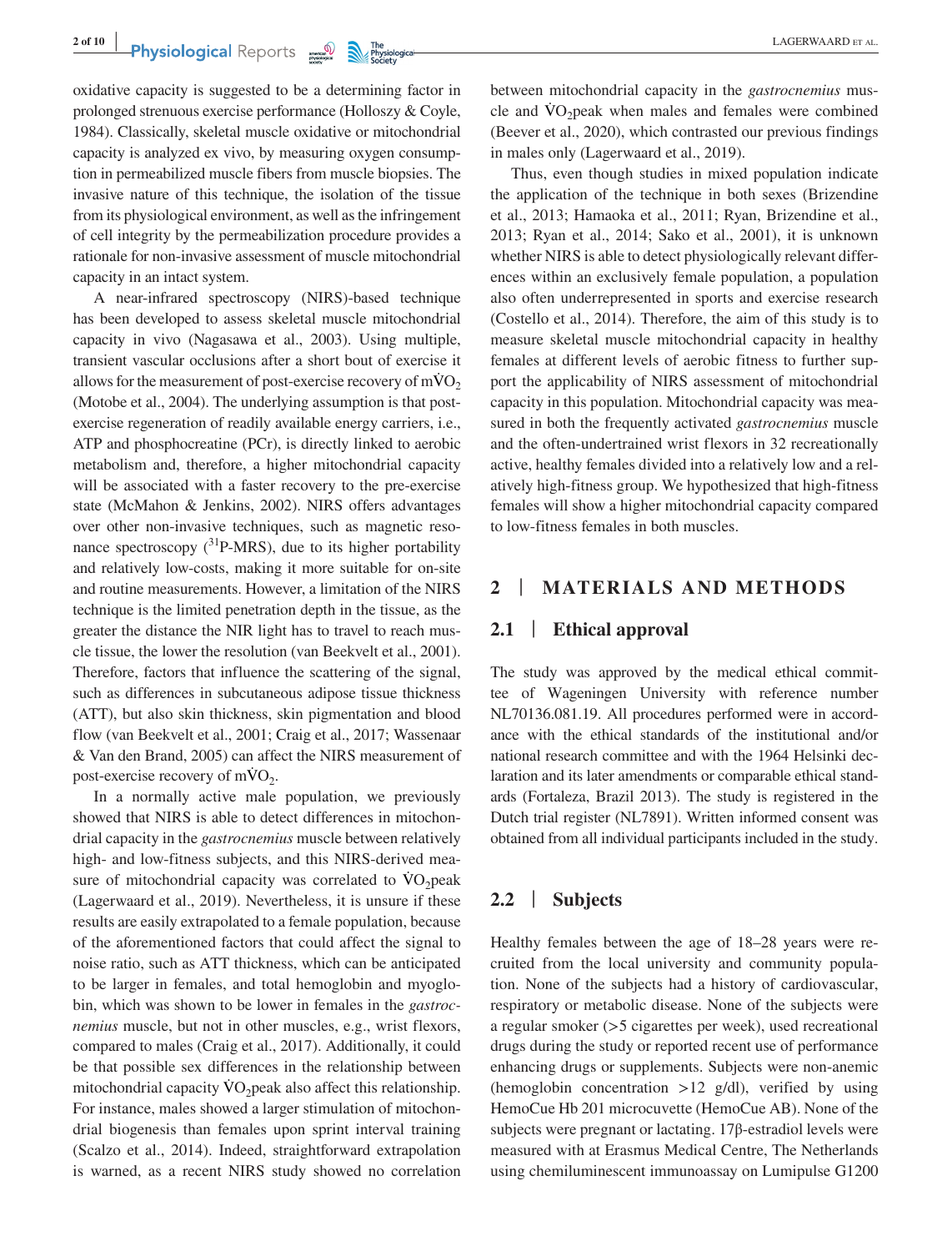analyzer (Fujirebio Inc). Subjects that used any other monophasic oral contraceptive containing low synthetic estradiol and progesterone were excluded from participation. Test days were planned within the end of the follicular phase until menstruation, based on self-reported occurrence of last menstruation or during final 14 days of pill cycle.

## **2.3** | **Pre-experimental screening protocol**

Subjects were selected based on  $\rm \dot{V}O_2$  peak, measured using an incremental exercise test on electrically braked bicycle ergometer (Corival CPET, Lode). Subjects were asked to refrain themselves from vigorous exercise for 48 h and to have consumed their last meal two hours before this test. Oxygen consumption, carbon dioxide production and air flow were measured using MAX-II metabolic cart (AEI technologies). Exhaled air was continuously sampled from a mixing chamber and heart rate was measured with a strap-on chest heart rate monitor (Polar Electro). After a 3-minute unloaded cycling warming-up, the protocol started at a workload of 50 W for subjects who exercised  $\leq$ 3 times a week or 75 W for subjects who exercised  $>$ 3 times per week and was increased every minute in increments of 15 W. Subjects were instructed to maintain a self-selected pedal rate between 70–80 revolutions per minute (RPM). Inability to pedal at a rate above 60 RPM for 10 s was considered point of exhaustion and the end of the test. For the test to be valid, two out of three of the following criteria should have been met: (1) a maximal heart rate within 10 beats of the predicted maximum (220–age), (2) attainment of a plateau in  $VO_2$ , i.e.  $VO_2$  failing to increase with 150 ml/min, despite an increase in workload, and (3) achievement of an RER  $\geq$ 1.1. The VO<sub>2</sub>peak was determined by binning data in 15 s intervals. 16 relatively highfitness ( $\rm\ddot{VO}_2$  peak  $\geq$  47 ml/kg/min) and 16 low-fitness subjects ( $\rm\ddot{V}$ O<sub>2</sub>peak  $\leq$  37 ml/kg/min) were selected to take part in the study, based on chosen cutoffs. Main exercise modalities in the highfitness group were running/athletics (6×), rowing (3×), kickboxing  $(2x)$ , hockey  $(1x)$ , swimming  $(1x)$ , ice skating  $(1x)$ , climbing  $(1\times)$ , and weightlifting  $(1\times)$ . Main exercise modalities in low-fitness group were aerobics  $(2x)$ , horseback riding  $(1x)$ , weightlifting  $(1\times)$ , climbing  $(1\times)$ , walking  $(1\times)$ , dancing  $(1\times)$ , badminton  $(1\times)$ , or no regular exercise  $(8\times)$ . A total of 111 exercise tests were conducted to end up with the desired sample size.

## **2.4** | **Experimental protocol**

The subjects refrained from heavy physical exercise 48 h prior to testing and from any exercise and consumption of alcohol 24 h prior to testing. Maximal Voluntary Contraction (MVC) hand grip strength of the non-dominant and dominant hand was measured using a Jamar Hydraulic Hand Dynamometer (Performance Health). Highest value out of three 5 s isometric

**EXAMPLE ARREST AL. 19 of 10 CALCERWAARD** ET AL. **3 of 10 Physiological Separate Arrangement Control of the Separate Arrangement Control of the Separate Arrangement Control of the Separate Arrangement Control of the** 

contractions was set as MVC. Body fat percentage was measured according to the four-site method by Durnin–Womersley using the skinfold measurements of the triceps, biceps, sub scapula and supra iliac, measured using a skinfold caliper. Furthermore, skinfold between NIRS receiver and transmitter was measured on the calf and the forearm.

#### **2.5** | **NIRS measurements**

Deoxyhemoglobin (HHb) and oxyhemoglobin  $(O<sub>2</sub>Hb)$  were continuously measured using the continuous wave Oxymon, dual-wavelength NIRS system (760 and 850 nm; Artinis Medical Systems) at three optode distances 15, 45 and 55 mm. Data were collected via Bluetooth at 10 Hz using the Oxysoft software (Artinis Medical Systems). The NIRS probe was placed longitudinally on the belly of the muscle, identified by palpation by an experienced investigator, on the medial *gastrocnemius* and on the wrist flexors of the non-dominant side. To secure the probe and protect it from environmental light, the probe was tightly taped to the skin. To measure oxygen consumption, a blood pressure cuff (Hokanson SC5 and SC12; D.E. Hokanson Inc.) was placed proximally of the probe above the knee joint and on the upper arm. The cuff was powered and controlled by a rapid cuff inflator system (Hokanson E20 and AG101 Air source; D.E. Hokanson Inc.) set to a pressure of 230–250 mm Hg. Post-exercise muscle oxygen consumption recovery was assessed similar to previously published protocols (Ryan, Southern, et al., 2013). In summary, the protocol consists of three 30 s rest measurements of resting oxygen consumption. To calibrate the signal between individuals, the minimal-oxygenation (0%) of the tissue underneath the probe was determined by 30 s maximal hand grip exercise for wrist flexors or by plantar flexion exercise using a rubber resistance band for *gastrocnemius*, followed by a 4-min arterial occlusion. The hyperemic response after the cuff was released was considered maximal oxygenation (100%). Recovery of muscle oxygen consumption after exercise was measured after 30 s of intermittent (approximately 0.5 Hz) handgrip exercise at 40% of MVC for the wrist flexors or plantar flexion exercise using a rubber resistance band until 50% of maximal oxygenation for *gastrocnemius*. Right after exercise, a series of transient occlusions (5\*5 s on/5 s off, 5\*7 s on/7 s off, 10\*10 s on/10 s off) was used to measure the recovery of muscle oxygen consumption after exercise. Recovery measurements were performed in duplicate with 2 min rest in between tests.

# **2.6** | **Analysis of muscle oxygen consumption data**

NIRS data were analyzed using Matlab-based (The Mathworks) analysis software (NIRS\_UGA). Optode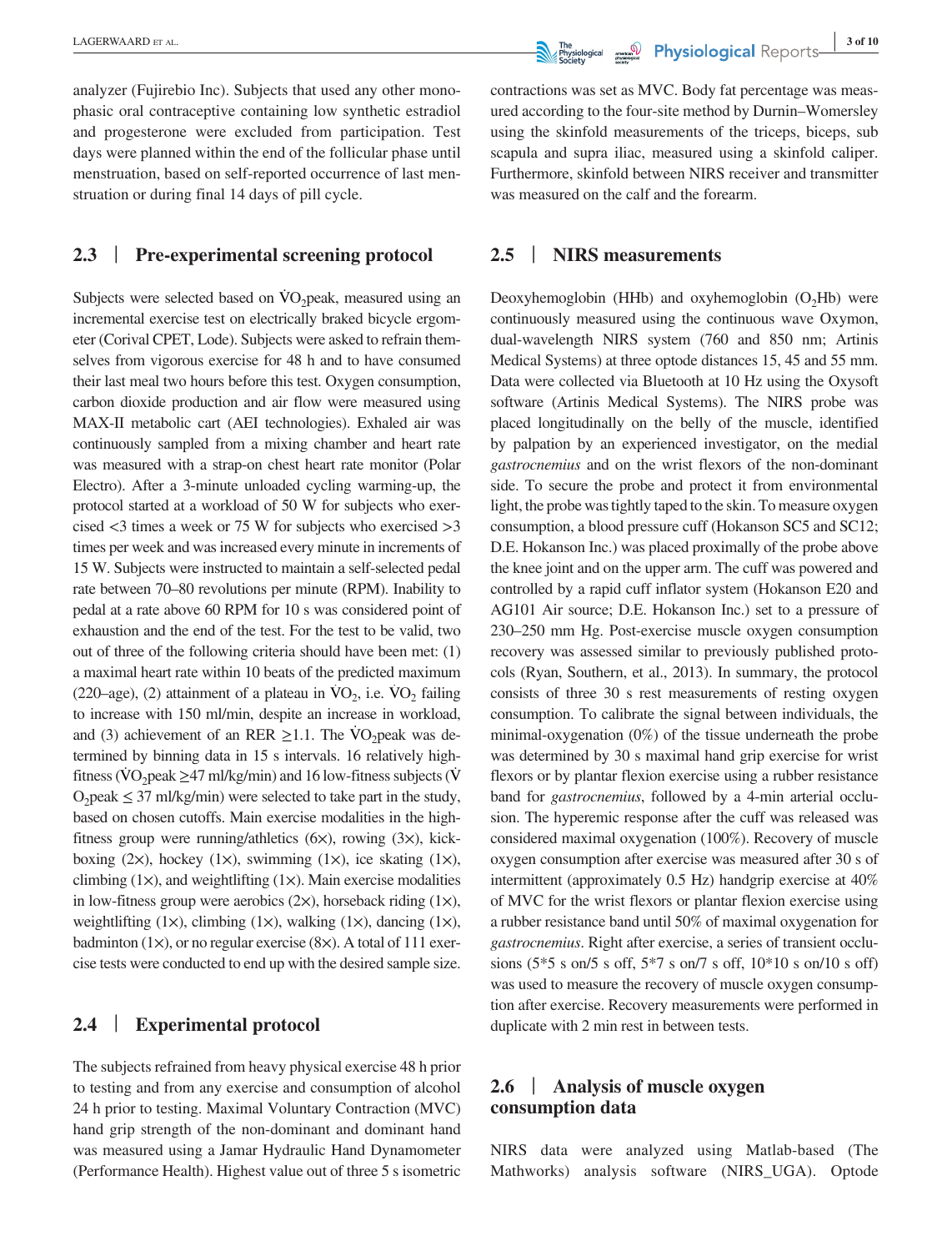**Physiological** Reports **and the property of the property of the property of the property of the property of the property of the property of the property of the property of the property of the property of the property of t** 

distance of 45 or 55 mm was used, based on inspection of data of raw light counts during measurements. Data were analyzed as % of maximal oxygenation.  $m\dot{V}O_2$  was calculated during every arterial occlusion using the slope of the change in HHb and  $O<sub>2</sub>$ Hb (Hb difference) for 3 s for the 5 s occlusions, for 5 s for the 7 s occlusions, 7 s for the 10 s occlusions and 15 s for the basal measurements. A blood volume correction factor was used for each data point (Ryan et al., 2012) to correct for redistribution of blood distally from the cuff. In short; changes in HHb and  $O<sub>2</sub>$ Hb should be proportional during arterial occlusions. A blood volume correction factor (β) was calculated to account for possible changes and was used to correct each data point.  $\text{mVO}_2$  recovery measurements post-exercise were fitted to a monoexponential curve:

$$
y(t) = End - \Delta * e^{-k \cdot t}
$$

with y representing the mVO<sub>2</sub> during the arterial occlusions; End being the m $\dot{V}O_2$  immediately after the cessation of exercise; delta ( $\Delta$ ) being the difference between mVO<sub>2</sub> after exercise and  $mVO<sub>2</sub>$  during rest; k being the rate constant expressed in time units; t being time. Recovery of muscle oxygen consumption follows mono-exponential curve (Meyer, 1988), therefore data points outside curve were considered artifacts and omitted from curve fitting. Data were analyzed blinded by two researchers. In case of discrepancy between analyses, third researcher analyzed data set (blinded) and consensus was reached. Rate constants calculated from curve fitting with  $R^2$  < 0.95 were excluded from analysis as a measure of poor data quality. Rate constants of duplicates were averaged.

## **2.7** | **Statistical analyses**

Data are presented as mean  $\pm$  SD, unless indicated otherwise. Statistical analyses were performed using GraphPad Prism v.5 (GraphPad Software). Means between the two groups were compared using a Students unpaired t-test. Correlations between variables were compared using regression analysis. Significance was accepted at  $p < 0.05$ . Normality was tested using Shapiro-Wilk normality test. Not-normal data were compared using Mann-Whitney tests.

## **3** | **RESULTS**

Physical characteristics are shown in Table 1. All subjects completed all tests without any contraindications. All maximal exercise tests met at least two out of three preset criteria. Subjects were either on monophasic oral contraceptive containing synthetic estradiol and progesterone  $(N = 13)$ , used a copper spiral  $(N = 1)$  or did not use any

contraceptives  $(N = 18)$ . The use of oral control contraceptives was  $N = 7$  in high-fitness and  $N = 6$  in low-fitness group. No significant difference in 17β-estradiol levels was observed between the high-fitness and low-fitness group in subjects that did not use hormonal birth control contraceptives (Table 1).

# $3.1$  | **Recovery of mVO**<sub>2</sub> in **gastrocnemius and wrist flexors**

The NIRS protocol, which was used both for the *gastrocnemius* and wrist flexors, included 3 measurements of basal  $m\dot{V}O_2$ , assessment of minimal and maximal oxygenation level and the repeated occlusions to assess recovery of oxygen consumption after a short exercise protocol (Figure 1a). For *gastrocnemius*, two data sets were excluded due to  $R^2$  < 0.95, two were excluded due to failed calibration measurement, i.e. no plateau for minimal oxygenation was reached, and one data set was excluded due

**TABLE 1** Subjects' characteristics

|                                              | Low-fitness $(n = 16)$                              | <b>High-fitness</b><br>$(n = 16)$ |
|----------------------------------------------|-----------------------------------------------------|-----------------------------------|
| Age (years)                                  | 24.0 [21.3-25.5]                                    | 21.8 [21.5-23.6]                  |
| Ethnicity                                    | Caucasian (11), Asian<br>$(1)$ , Indo-pacific $(4)$ | All Caucasian                     |
| Weight (kg)                                  | $59.2 \pm 7.2$                                      | $60.8 \pm 6.9$                    |
| Height $(m)$                                 | $1.63 \pm 0.07$                                     | $1.68 \pm 0.04$ <sup>*</sup>      |
| Fat mass (% of<br>weight)                    | $28.9 \pm 3.9$                                      | $24.6 \pm 4.7$ <sup>**</sup>      |
| $VO_2$ peak (ml/kg/<br>min)                  | 35.1 [32.2-35.7]                                    | 51.0 [49.2-55.4]***               |
| MVC dominant<br>arm                          | 30.0 [25.3-33.5]                                    | 36.5 [32.0-39.50]                 |
| MVC non-<br>dominant arm                     | 27.5 [24.0-33.5]                                    | 33.5 $[30.3 - 37.0]$ <sup>*</sup> |
| Hemoglobin<br>(mmol/L)                       | $8.4 + 0.6$                                         | $8.5 \pm 0.6$                     |
| Usage of birth<br>control pill               | 6/16                                                | 7/16                              |
| If not; $17\beta$ -<br>estradiol<br>(pmol/L) | 470.9 [337-590]                                     | 153.8 [84-806]                    |
| ATT wrist<br>flexors (mm)                    | $5.3$ [4.3-6.9]                                     | 4.0 $[2.3 - 5.0]$ <sup>*</sup>    |
| ATT GAS (mm)                                 | $8.6$ [6.9-10.6]                                    | $6.9$ [6.0–7.9] <sup>*</sup>      |

Maximal oxygen consumption  $(\dot{V}O_2)$  peak), maximal voluntary contraction (MVC) handgrip strength, adipose tissue thickness (ATT), gastrocnemius (GAS). Values are mean  $\pm$  SD for normally distributed data, and median [Inter quartile range] for not normally distributed data.

\**p* < 0.05.; \*\**p* < 0.01.; \*\*\**p* < 0.001.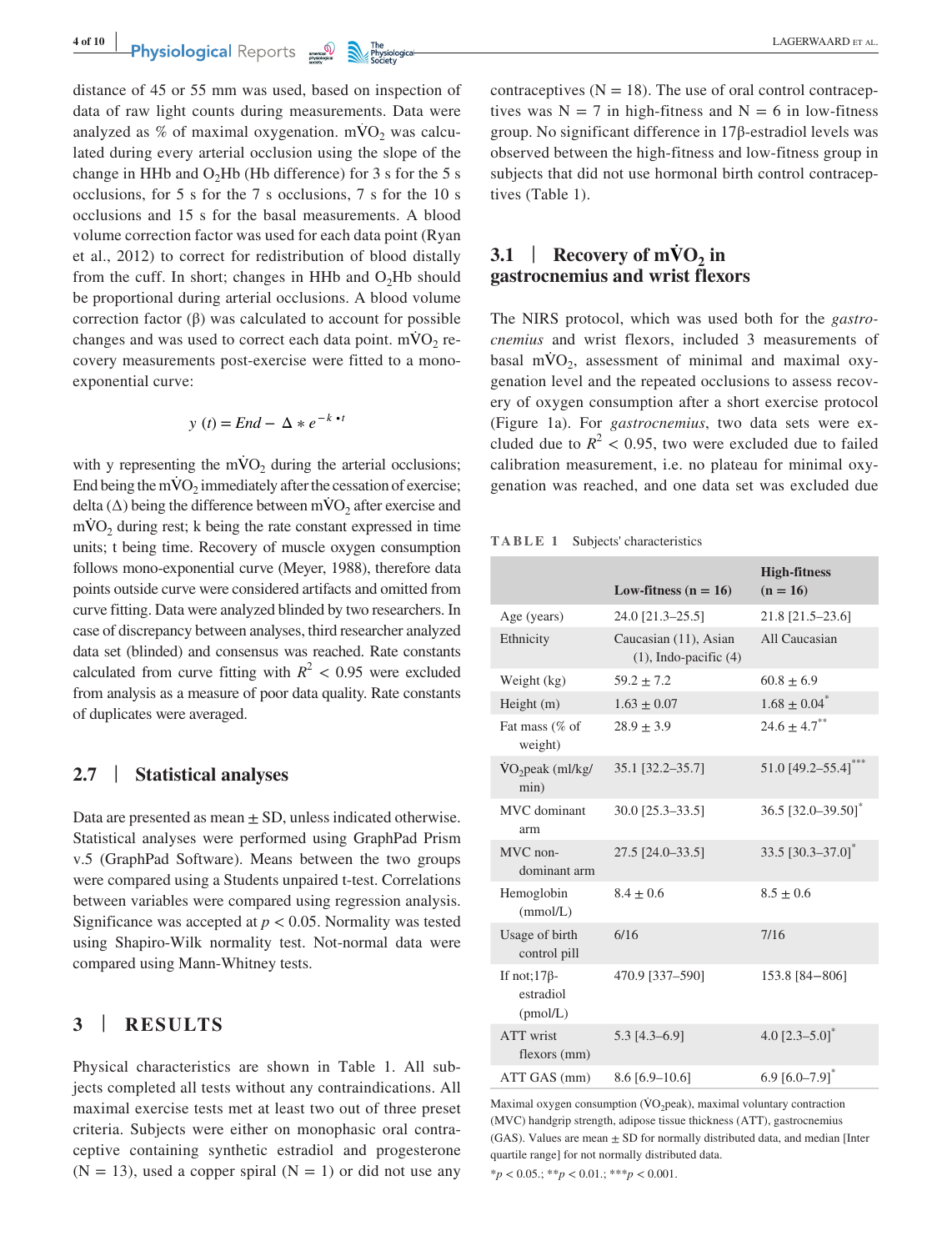to technical issues (only had 15 mm channel). For all other measurements, plateau for minimal oxygenation was reached. Recovery rate constants were significantly different between the high- and low-fitness group for *gastrocnemius* (2.06  $\pm$  0.57 vs. 1.48  $\pm$  0.47, *p* = 0.009; Figure 1b,c), but not for the wrist flexors (1.24  $\pm$  0.23 vs. 1.10  $\pm$  0.15,  $p = 0.0528$ ; Figure 1d,e).

# **3.2** | **Relationship between mVO**<sub>2</sub> **recovery and whole-body oxygen uptake**

In order to test the relationship between endurance capacity, measured as  $\rm \dot{V}O_2$  peak, and m $\rm \dot{V}O_2$  recovery, measured using NIRS, a correlation analysis was performed. The m $\dot{V}$ O2 recovery constant of the *gastrocnemius* was significantly



**FIGURE 1** Representative plot of NIRS protocol. Red line represents NIRS signal of the Hb difference during protocol as percentage of maximal oxygenation. Repeated measurement mVO<sub>2</sub> (red dots) are fitted to a monoexponential curve fit (grey line) from which a recovery constant is derived (a). Average curve fits for the low-fitness and high-fitness group for mVO<sub>2</sub> recovery presented as percentage of basal mVO<sub>2</sub> after 30 s of plantar flexion exercise in *gastrocnemius* (b) and after a handgrip exercise in wrist flexors (d). Recovery constants derived from monoexponential curve fits for *gastrocnemius* (c) and wrist flexors (e). For *gastrocnemius* muscle  $n = 12$  versus  $n = 15$ . Values are represented as mean  $\pm$  SD. \*\**p* < 0.01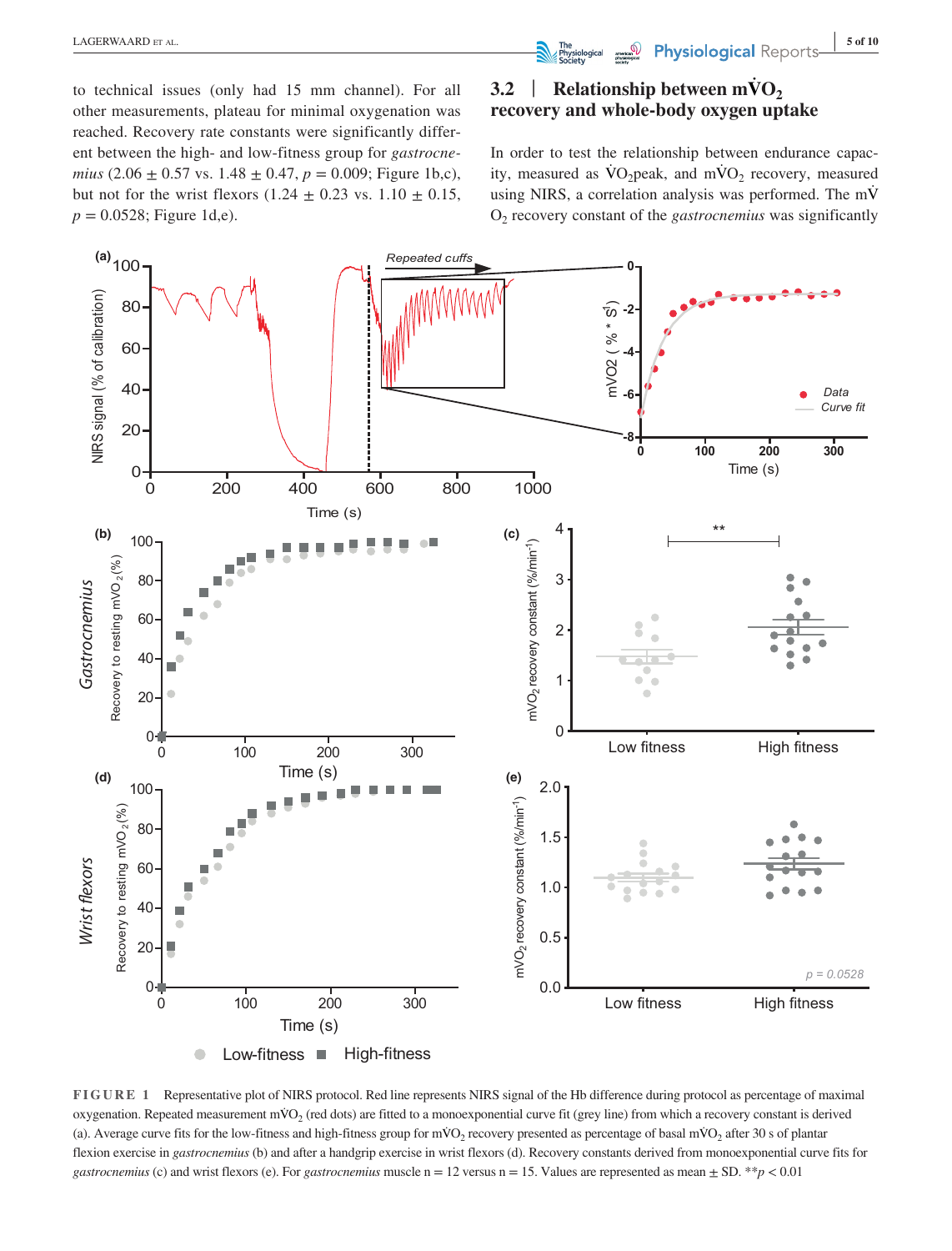

**FIGURE 2** Correlation between maximal oxygen consumption (VO<sub>2</sub>Peak) measured during an incremental exercise test and recovery constants for muscle oxygen consumption recovery (mVO<sub>2</sub>) measured using NIRS in *gastrocnemius* (a) calculated after 30 s of plantar flexion and wrist flexors (b) calculated after 30 s of handgrip exercise at 50% of MVC in the high-fitness (dark grey) and low-fitness (light grey) group

correlated to  $\text{VO}_2$  peak (Figure 2a;  $R^2 = 0.27$ ,  $p = 0.0051$ ). Furthermore, in the wrist flexors a significant correlation was observed between  $m\dot{V}O_2$  recovery constant and  $\dot{V}O_2$  peak (Figure 2b;  $R^2 = 0.13$ ,  $p = 0.0393$ ).

## **4** | **DISCUSSION**

The aim of this study was to measure skeletal muscle mitochondrial capacity using NIRS in healthy females in the *gastrocnemius* and wrist flexors muscles to test whether NIRS can measure relevant differences in mitochondrial capacity and to further support NIRS assessment of mitochondrial capacity in this population. We are the first to show that recovery of  $m\dot{V}O_2$  after a short bout of exercise as measure for mitochondrial capacity is significantly faster in the *gastrocnemius* muscle of high-fitness compared to low-fitness individuals in an exclusively female population. Recovery of  $mVO<sub>2</sub>$  in the wrist flexors muscle was not statistically different in between two groups. Furthermore, when taking both groups together, we found a significant correlation between  $\text{VO}_2$  peak and recovery of mVO<sub>2</sub> in the *gastrocnemius* and wrist flexors.

# **4.1**  $\vert$  **mVO<sub>2</sub> recovery in gastrocnemius between high- and low-fitness females**

This study shows that NIRS is able to detect physiological relevant differences in mitochondrial capacity in a healthy, recreationally active female population. The differences in

mitochondrial capacity likely reflect a higher mitochondrial capacity in high-fitness individuals, i.e., more or more efficient mitochondria were able to reinstate muscle homeostasis faster. In a previous, but unique, study we showed a  $40\%$  faster mVO<sub>2</sub> recovery in the *gastrocnemius* muscle of high-fitness compared to low-fitness males (Lagerwaard et al., 2019). The difference in magnitude of  $\rm \dot{V}O_2$  peak was comparable with the current study, in which we likewise observed a  $40\%$  faster mVO<sub>2</sub> recovery in high-fitness compared to low-fitness females. Brizendine et al. showed an approximate doubling of mitochondrial capacity in the *vastus lateralis* muscle in endurance athletes compared to inactive individuals (Brizendine et al., 2013). Although this study included both males and females, the vast majority of the endurance athletes were males and with an absolute difference in  $\rm{VO}_2$  peak of 40 ml/kg/min between the groups, the distinction between the groups was twice as large compared to the current study. Therefore, the present study highlights the sensitivity of NIRS measurements of  $mVO<sub>2</sub>$  recovery to detect smaller differences in mitochondrial capacity and further extends the applicability of the technique, also in an exclusively female population.

The highly comparable results between in  $\text{mVO}_2$  recovery in the *gastrocnemius* muscle between the two sexes indicates the applicability of this NIRS-based technique to detect physiological relevant differences also in an exclusively female population. This is an important finding, as sex differences that could affect the light scattering, and thus the  $m\dot{V}O_2$  recovery measurement, have been identified, such as a lower total hemoglobin and myoglobin in the *gastrocnemius* (Craig et al., 2017) and generally higher ATT in females compared to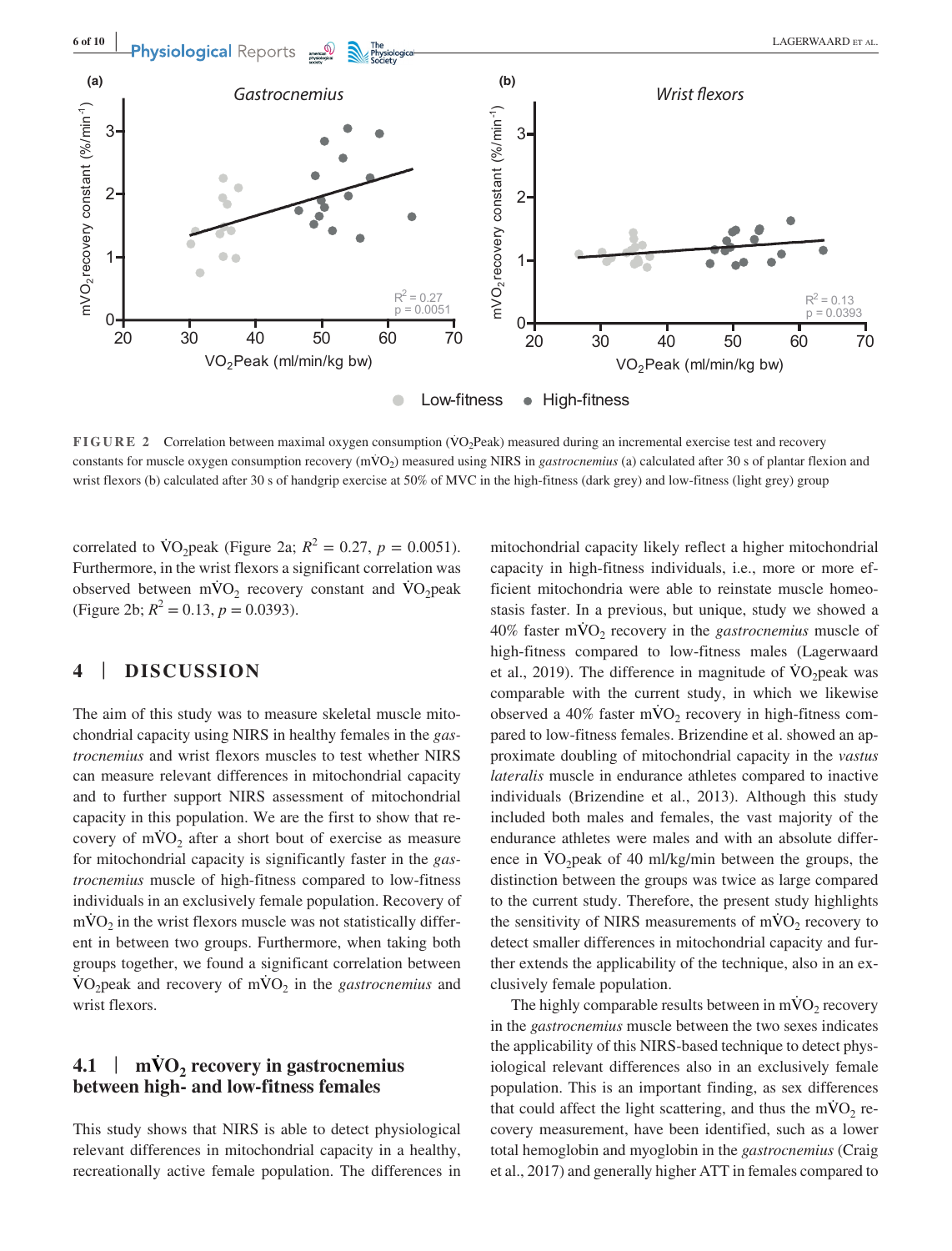males. Higher levels of ATT can greatly affect the NIR-signal and consequently the signal to noise ratio of the measurement (van Beekvelt et al., 2001; Craig et al., 2017). Even though in the current experimental protocol the difference in ATT was accounted for by normalization of the signal within each person using a physiological calibration (Hamaoka et al., 1996). Still, interrogation depth of the muscle is decreased with increasing ATT and this can result in a substantial attenuation of the signal from muscle tissue, such that a doubling of ATT from 4 to 8 mm reduces the contribution of total-[Hb+Mb] to the signal by 50% using a 20 mm source-detector distance (Craig et al., 2017). In the current population, average ATT on the *gastrocnemius* muscle was 8.1 mm, which was expectedly higher than previously observed in males (5.9 mm) (Lagerwaard et al., 2019). Not many studies have measured in these ranges of ATT in females (Adami et al., 2017; van Beekvelt et al., 2001; Beever et al., 2020; Brizendine et al., 2013; Southern et al., 2014). Yet, studies that did measure close to our range in ATT either reported difficulties (Adami et al., 2017), adapted the penetration depth according to the ATT per individual (Brizendine et al., 2013; Ryan, Southern, et al., 2013) or used a frequency-domain NIRS device that can better quantify the degree of light scattering (Ryan et al., 2014).

To overcome the relatively high ATT, we used a greater source-detector distance of 45 or 55 mm in females, compared to 35 mm in males. A greater source-detector distances allows for deeper tissue penetration and consequently increased attribution of muscle to the NIR-signal. Nevertheless, increasing source-detector distance will also cause less light to reach the detector, as more signal is lost due scattering in the tissue. Still, our results showed that with distances of 45 and 55 mm, tissue penetration and signal to noise ratios were sufficiently high to obtain reliable, i.e.  $R^2 > 0.95$ , mV  $O<sub>2</sub>$  recovery curves and to were able to identify differences in mVO<sub>2</sub> recovery between two fitness groups in the *gastrocnemius* muscle a healthy, recreationally active female population. Nevertheless, two data sets were excluded from analysis due to low curve fitting, or  $R^2$ . The data sets excluded for low  $R^2$  were among the highest in ATT thickness (10.95 and 11.05 mm). Therefore, although other measurements with higher ATT (e.g., 11.05 and 11.35 mm) were successful, and the NIR signal is also affected by other factors such as optode placement, exercise execution and movement artifacts, it could be that the larger contribution of adipose tissue to the NIR signal negatively affected the reliability of the  $\dot{m} \dot{V} O_2$ recovery curves. Therefore, our results suggest that increasing the source-detector distance is an effective, yet limited, approach for the application of NIRS to assess mitochondrial capacity in muscles with a substantial ATT.

All test days were planned within the end of the follicular phase until menstruation, i.e. luteal phase, based on selfreported occurrence of last menstruation. Due to variation of estradiol levels in luteal phase and the effect of 17β-estradiol on mitochondrial capacity (Torres et al., 2018), differences in 17 $\beta$ -estradiol levels could have affected the mVO<sub>2</sub> recovery measurements. Yet, we observed no difference in 17βestradiol between the two groups and we did not observe a correlation between 17 $\beta$ -estradiol and mVO<sub>2</sub> recovery (data not shown). For these reasons, it is unlikely that differences in circulating levels 17β-estradiol could explain the significant difference in  $\dot{m}VO_2$  recovery between the two groups. Nevertheless, we cannot rule out effects of the menstrual cyclical patterns, as, for example, neuromuscular function and fatigability showed modulations based of the phase of menstrual cycle in knee extensor muscles (Ansdell et al., 2019). Yet, because the current study also included monophasic oral contraceptive users, effects of menstrual cycle on the outcome measures could expected to be limited.

## **4.2** | **The relationship between aerobic fitness and**  $m\dot{V}O_2$  **recovery**

Although our primary aim was to find differences in  $mVO<sub>2</sub>$ recovery in high- and low-fitness females, when taking both groups together, we found a significant correlation between  $\text{VO}_2$ peak and recovery of m $\text{VO}_2$  in the *gastrocnemius*. A correlation between mitochondrial capacity of skeletal muscle tissue and  $VO<sub>2</sub>peak$  has been established before. For instance, several NIRS studies describe a correlation between mVO<sub>2</sub> recovery and VO<sub>2</sub> peak, in particular in the *gastrocnemius* muscle of males (Lagerwaard et al., 2019), and in the *vastus lateralis* of mixed populations (Beever et al., 2020; Brizendine et al., 2013). Such a correlation has also been observed in a female population, using <sup>31</sup>P-MRS, showing the rate of PCr resynthesis in the *gastrocnemius* muscle was correlated to  $\rm \dot{V}O_2$ peak (Larson-Meyer et al., 2000). Comparable to NIRS, 31P-MRS uses the recovery of muscle homeostasis after exercise, assessed by measuring the regeneration of PCr as a proxy for mitochondrial capacity (Meyer, 1988; Nagasawa et al., 2003) and the two techniques show a good agreement (Ryan, Southern, et al., 2013; Sako et al., 2001). Even though the correlations in the current study should be treated with caution because of the discontinuous distribution of the  $\rm\dot{VO}_2$  peak values, our data are in agreement with the established correlation between skeletal muscle mitochondrial capacity and  $\rm\dot{V}O_2$  peak, further supporting the applicability and physiological relevance of this technique in females.

# **4.3** <sup>|</sup> **<sup>m</sup>V̇ O2 recovery in wrist flexors between high- and low-fitness females**

Although a significant difference was found in  $\dot{m} \dot{v} O_2$  recovery in the *gastrocnemius* muscle, a significant difference in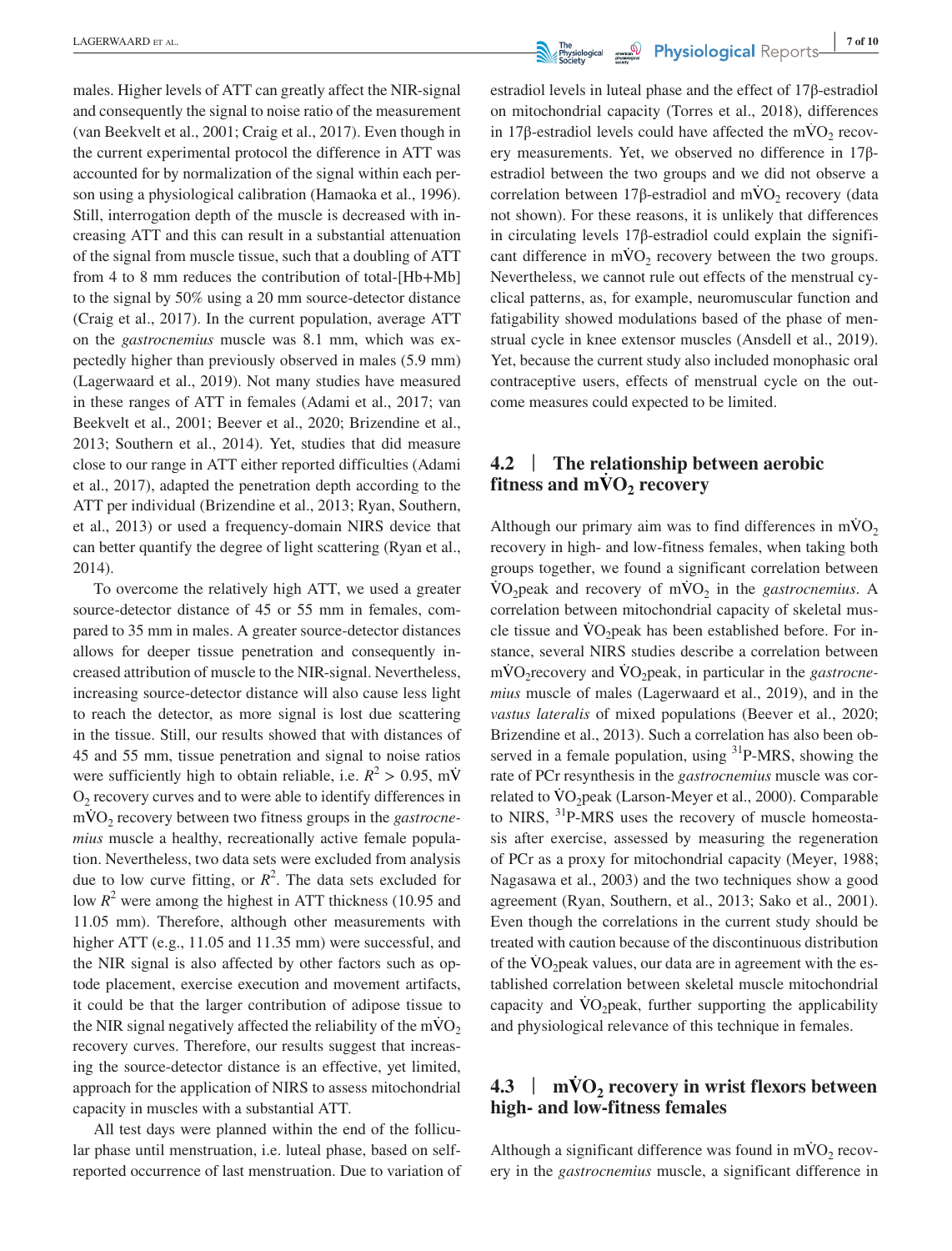$mVO<sub>2</sub>$  recovery was not observed in wrist flexors between high-fitness and low-fitness females. This result is similar to data obtained in males with similar differences in  $\rm VO_2$  peak (Lagerwaard et al., 2019). However, with a p-value near significance and the weak correlation between  $mVO<sub>2</sub>$  recovery and  $\rm{VO}_2$  peak, one might argue that a slight increase in sample size would have resulted in a statistically significant difference. Nevertheless, not considering statistical significance, the difference  $\dot{m}$ VO<sub>2</sub> recovery kinetics is rather small and could be less biologically relevant. This discrepancy between the wrist flexor and *gastrocnemius* muscle might be attributed to less frequent activation of the wrist flexors during endurance exercise and consequently less mitochondrial adaptations, such as increased amount and the efficiency of the mitochondria (Hamner et al., 2010). Therefore, although the wrist flexors are a convenient muscle group to measure due to low ATT levels and exercise standardization, it is likely a poorer reflection of aerobic fitness. Therefore,  $\dot{m} \dot{V} O_2$  recovery kinetics in this muscle should therefore not be used as a predictor for aerobic capacity or exercise performance.

## **4.4** | **Conclusion and further perspectives**

This study provides evidence for sensitive measurements of mitochondrial capacity using NIRS in a female population. In a population of healthy, recreationally active females, mitochondrial capacity was significantly higher in the *gastrocnemius* of high-fitness compared to low-fitness females. Furthermore, mitochondrial capacity was significantly correlated to V̇ O<sub>2</sub> peak. These results further substantiate the use of mVO<sub>2</sub> recovery as a measure for mitochondrial capacity measured noninvasively using NIRS as a relevant physiological parameter. Furthermore, these results support the applicability of this technique to detect relevant physiological differences in a female population with higher ATT by using a physiological calibration and greater source-detector distances. However, increasing source-detector distance comes with limitations, such as decreased signal intensity at the detector due to the scattering of light in the tissue. Furthermore, one has to consider portability, as commercially available portable NIRS often have a smaller maximal source-detector distance compared to wired NIRS optodes (Perrey & Ferrari, 2018). Portability, besides relative faster testing and lower costs, is a promising feature of the NIRS assessment of mitochondrial capacity, allowing measurements in an onsite, field-based setting. Therefore, testing different populations should be considered good practice to further increase applicability of the technique.

Additionally, in a recent study looking at predictors of exercise performance on a time-to-completion cycling trial, it was shown that  $mVO<sub>2</sub>$  recovery measured using NIRS best predicted performance on the trial (Batterson et al., 2020). This supports the physiological relevance of NIRS

assessment of  $m\dot{V}O_2$  recovery assessment as a relevant marker in sports and exercise science. Additionally, NIRS has advantages over established techniques, such as less invasive than a muscle biopsy and more portable and lower cost compared to 31P-MRS. Moreover, recently it has been shown that using a 6-occlusion protocol is a valid and reproducible alternative to protocols using more occlusions, such as the current one (Sumner et al., 2020). Using a shorter protocol reduces testing time or could, if desired, increase replicates to increase precision of the measurement. The strong prediction for exercise performance, relative fast testing and the portability, appoint  $\dot{m} \dot{V} O_2$  recovery measurements using NIRS as a promising approach to monitor aerobic performance in both laboratory and field-based settings, also in females.

#### **ACKNOWLEDGEMENTS**

The authors greatly acknowledge the commitment of the volunteers who participated in the study. We acknowledge Laura Kessels for assistance with data collection during the study. We acknowledge professor McCully from the University of Georgia USA for providing the software for data analysis. We would like to thank Jenny Visser for her help with the analysis of estradiol levels.

#### **CONFLICT OF INTEREST**

No conflicts of interest, financial or otherwise, are declared by the authors. The Companies FrieslandCampina and Danone Nutricia Research are sponsors of the TIFN program and partly financed the project. They had no role in data collection and analysis, decision to publish, or preparation of the manuscript, but commented the study design.

#### **AUTHOR CONTRIBUTION**

BL, JJEJ, IC performed all experiments. BL, IC performed principal data analysis; BL, JJEJ, AGN, VCJB., JK conception and design of research; data analysis and interpretation. BL drafting of manuscript. All authors edited, revised and approved final version of manuscript.

#### **ORCID**

*Bart Lagerwaard* <https://orcid.org/0000-0001-8558-2385> *Joëlle J. E. Janssen* **[https://orcid.](https://orcid.org/0000-0001-5709-8895)** [org/0000-0001-5709-8895](https://orcid.org/0000-0001-5709-8895) *Iris Cuijpers* • <https://orcid.org/0000-0003-2936-9947> *Jaap Keijer*  $\bullet$  <https://orcid.org/0000-0002-9720-7491> *Vincent C. J. de Boer* **[https://orcid.](https://orcid.org/0000-0001-9928-1698)** [org/0000-0001-9928-1698](https://orcid.org/0000-0001-9928-1698) *Arie G. Nieuwenhuizen* **[https://orcid.](https://orcid.org/0000-0003-0999-5422)** [org/0000-0003-0999-5422](https://orcid.org/0000-0003-0999-5422)

#### **REFERENCES**

Adami, A., Cao, R., Porszasz, J., Casaburi, R., & Rossiter, H. B. (2017). Reproducibility of NIRS assessment of muscle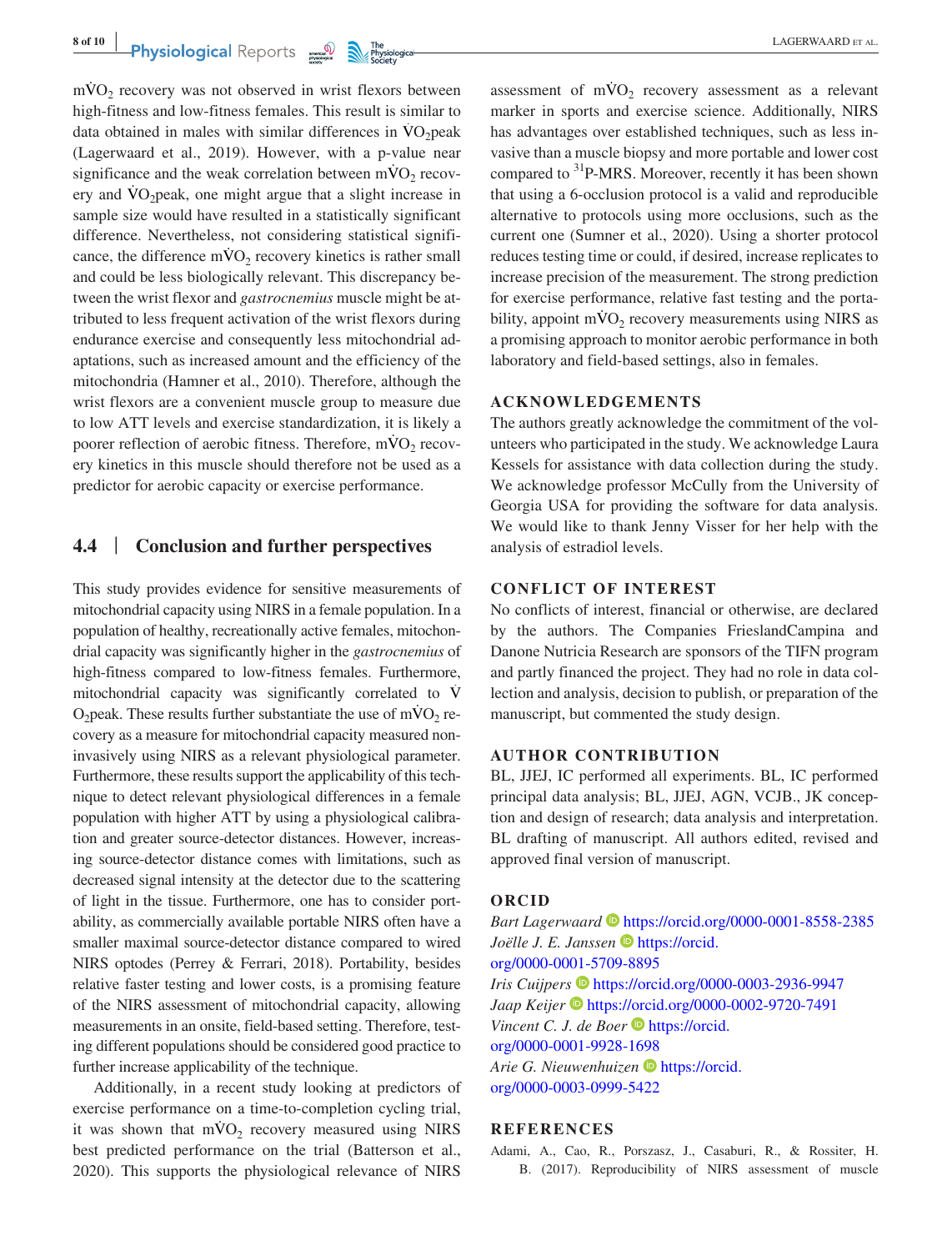oxidative capacity in smokers with and without COPD. *Respiratory Physiology & Neurobiology*, *235*, 18–26. [https://doi.org/10.1016/j.](https://doi.org/10.1016/j.resp.2016.09.008) [resp.2016.09.008](https://doi.org/10.1016/j.resp.2016.09.008)

- Ansdell, P., Brownstein, C. G., Škarabot, J., Hicks, K. M., Simoes, D. C. M., Thomas, K., Howatson, G., Hunter, S. K., & Goodall, S. (2019). Menstrual cycle-associated modulations in neuromuscular function and fatigability of the knee extensors in eumenorrheic women. *Journal of Applied Physiology*, *126*(6), 1701–1712. <https://doi.org/10.1152/japplphysiol.01041.2018>
- Batterson, P. M., Norton, M. R., Hetz, S. E., Rohilla, S., Lindsay, K. G., Subudhi, A. W., & Jacobs, R. A. (2020). Improving biologic predictors of cycling endurance performance with near-infrared spectroscopy derived measures of skeletal muscle respiration: E pluribus unum. *Physiological Reports*, *8*(2), e14342. [https://doi.](https://doi.org/10.14814/phy2.14342) [org/10.14814/phy2.14342](https://doi.org/10.14814/phy2.14342)
- Beever, A. T., Tripp, T. R., Zhang, J., & MacInnis, M. J. (2020). NIRSderived skeletal muscle oxidative capacity is correlated with aerobic fitness and independent of sex. *Journal of Applied Physiology*, *129*(3), 558–568.<https://doi.org/10.1152/japplphysiol.00017.2020>
- Brizendine, J. T., Ryan, T. E., Larson, R. D., & McCully, K. K. (2013). Skeletal muscle metabolism in endurance athletes with near-infrared spectroscopy. *Medicine and Science in Sports and Exercise*, *45*(5), 869–875. <https://doi.org/10.1249/MSS.0b013e31827e0eb6>
- Costello, J. T., Bieuzen, F., & Bleakley, C. M. (2014). Where are all the female participants in sports and exercise medicine research? *European Journal of Sport Science*, *14*(8), 847–851. [https://doi.](https://doi.org/10.1080/17461391.2014.911354) [org/10.1080/17461391.2014.911354](https://doi.org/10.1080/17461391.2014.911354)
- Craig, J. C., Broxterman, R. M., Wilcox, S. L., Chen, C., & Barstow, T. J. (2017). Effect of adipose tissue thickness, muscle site, and sex on near-infrared spectroscopy derived total-[hemoglobin + myoglobin]. *Journal of Applied Physiology*, *123*(6), 1571–1578. <https://doi.org/10.1152/japplphysiol.00207.2017>
- Hamaoka, T., Iwane, H., Shimomitsu, T., Katsumura, T., Murase, N., Nishio, S., Osada, T., Kurosawa, Y., & Chance, B. (1996). Noninvasive measures of oxidative metabolism on working human muscles by near-infrared spectroscopy. *Journal of Applied Physiology*, *81*(3), 1410–1417.<https://doi.org/10.1152/jappl.1996.81.3.1410>
- Hamaoka, T., McCully, K. K., Niwayama, M., & Chance, B. (2011). The use of muscle near-infrared spectroscopy in sport, health and medical sciences: Recent developments. *Philosophical Transactions of the Royal Society A: Mathematical, Physical and Engineering Sciences*, *369*(1955), 4591–4604. [https://doi.](https://doi.org/10.1098/rsta.2011.0298) [org/10.1098/rsta.2011.0298](https://doi.org/10.1098/rsta.2011.0298)
- Hamner, S. R., Seth, A., & Delp, S. L. (2010). Muscle contributions to propulsion and support during running. *Journal of Biomechanics*, *43*(14), 2709–2716. [https://doi.org/10.1016/j.jbiom](https://doi.org/10.1016/j.jbiomech.2010.06.025) [ech.2010.06.025](https://doi.org/10.1016/j.jbiomech.2010.06.025)
- Holloszy, J. O., & Coyle, E. F. (1984). Adaptations of skeletal muscle to endurance exercise and their metabolic consequences. *Journal of Applied Physiology: Respiratory, Environmental and Exercise Physiology*, *56*(4), 831–838. [https://doi.org/10.1152/](https://doi.org/10.1152/jappl.1984.56.4.831) [jappl.1984.56.4.831](https://doi.org/10.1152/jappl.1984.56.4.831)
- Lagerwaard, B., Keijer, J., McCully, K. K., de Boer, V. C. J., & Nieuwenhuizen, A. G. (2019). In vivo assessment of muscle mitochondrial function in healthy, young males in relation to parameters of aerobic fitness. *European Journal of Applied Physiology*, *119*(8), 1799–1808.<https://doi.org/10.1007/s00421-019-04169-8>
- Lanza, I. R., & Nair, K. S. (2009). Muscle mitochondrial changes with aging and exercise. *The American Journal of Clinical Nutrition*, *89*(1), 467S–471S. <https://doi.org/10.3945/ajcn.2008.26717D>
- Larson-Meyer, D. E., Newcomer, B. R., Hunter, G. R., Hetherington, H. P., & Weinsier, R. L. (2000). 31P MRS measurement of mitochondrial function in skeletal muscle: reliability, force-level sensitivity and relation to whole body maximal oxygen uptake. *NMR in Biomedicine*, *13*(1), 14–27.
- McMahon, S., & Jenkins, D. (2002). Factors affecting the rate of phosphocreatine resynthesis following intense exercise. *Sports Medicine*, *32*(12), 761–784. [https://doi.org/10.2165/00007256-](https://doi.org/10.2165/00007256-200232120-00002) [200232120-00002](https://doi.org/10.2165/00007256-200232120-00002)
- Meyer, R. A. (1988). A linear model of muscle respiration explains monoexponential phosphocreatine changes. *American Journal of Physiology-Cell Physiology*, *254*(4), C548–C553. [https://doi.](https://doi.org/10.1152/ajpcell.1988.254.4.C548) [org/10.1152/ajpcell.1988.254.4.C548](https://doi.org/10.1152/ajpcell.1988.254.4.C548)
- Motobe, M., Murase, N., Osada, T., Homma, T., Ueda, C., Nagasawa, T., Kitahara, A., Ichimura, S., Kurosawa, Y., Katsumura, T., Hoshika, A., & Hamaoka, T. (2004). Noninvasive monitoring of deterioration in skeletal muscle function with forearm cast immobilization and the prevention of deterioration. *Dynamic Medicine : DM*, *3*(1), 2.<https://doi.org/10.1186/1476-5918-3-2>
- Nagasawa, T., Hamaoka, T., Sako, T., Murakami, M., Kime, R., Homma, T., Ueda, C., Ichimura, S., & Katsumura, T. (2003). A practical indicator of muscle oxidative capacity determined by recovery of muscle  $O_2$  consumption using NIR spectroscopy. *European Journal of Sport Science*, *3*(2), 1–10. [https://doi.](https://doi.org/10.1080/17461390300073207) [org/10.1080/17461390300073207](https://doi.org/10.1080/17461390300073207)
- Perrey, S., & Ferrari, M. (2018). Muscle oximetry in sports science: A systematic review. *Sports Medicine*, *48*(3), 597–616. [https://doi.](https://doi.org/10.1007/s40279-017-0820-1) [org/10.1007/s40279-017-0820-1](https://doi.org/10.1007/s40279-017-0820-1)
- Ryan, T. E., Brizendine, J. T., & McCully, K. K. (2013). A comparison of exercise type and intensity on the noninvasive assessment of skeletal muscle mitochondrial function using near-infrared spectroscopy. *Journal of Applied Physiology*, *114*(2), 230–237. [https://](https://doi.org/10.1152/japplphysiol.01043.2012) [doi.org/10.1152/japplphysiol.01043.2012](https://doi.org/10.1152/japplphysiol.01043.2012)
- Ryan, T. E., Brophy, P., Lin, C.-T., Hickner, R. C., & Neufer, P. D. (2014). Assessment of in vivo skeletal muscle mitochondrial respiratory capacity in humans by near-infrared spectroscopy: A comparison with in situ measurements. *The Journal of Physiology*, *592*(15), 3231–3241.<https://doi.org/10.1113/jphysiol.2014.274456>
- Ryan, T. E., Erickson, M. L., Brizendine, J. T., Young, H.-J., & McCully, K. K. (2012). Noninvasive evaluation of skeletal muscle mitochondrial capacity with near-infrared spectroscopy: Correcting for blood volume changes. *Journal of Applied Physiology*, *113*(2), 175–183. <https://doi.org/10.1152/japplphysiol.00319.2012>
- Ryan, T. E., Southern, W. M., Reynolds, M. A., & McCully, K. K. (2013). A cross-validation of near-infrared spectroscopy measurements of skeletal muscle oxidative capacity with phosphorus magnetic resonance spectroscopy. *Journal of Applied Physiology*, *115*(12), 1757–1766.
- Sako, T., Hamaoka, T., Higuchi, H., Kurosawa, Y., & Katsumura, T. (2001). Validity of NIR spectroscopy for quantitatively measuring muscle oxidative metabolic rate in exercise. *Journal of Applied Physiology*, *90*(1), 338–344. [https://doi.org/10.1152/](https://doi.org/10.1152/jappl.2001.90.1.338) [jappl.2001.90.1.338](https://doi.org/10.1152/jappl.2001.90.1.338)
- Scalzo, R. L., Peltonen, G. L., Binns, S. E., Shankaran, M., Giordano, G. R., Hartley, D. A., Klochak, A. L., Lonac, M. C., Paris, H. L. R., Szallar, S. E., Wood, L. M., Peelor, F. F., Holmes, W. E., Hellerstein, M. K., Bell, C., Hamilton, K. L., & Miller, B. F. (2014). Greater muscle protein synthesis and mitochondrial biogenesis in males compared with females during sprint interval training. *The FASEB Journal*, *28*(6), 2705–2714. <https://doi.org/10.1096/fj.13-246595>